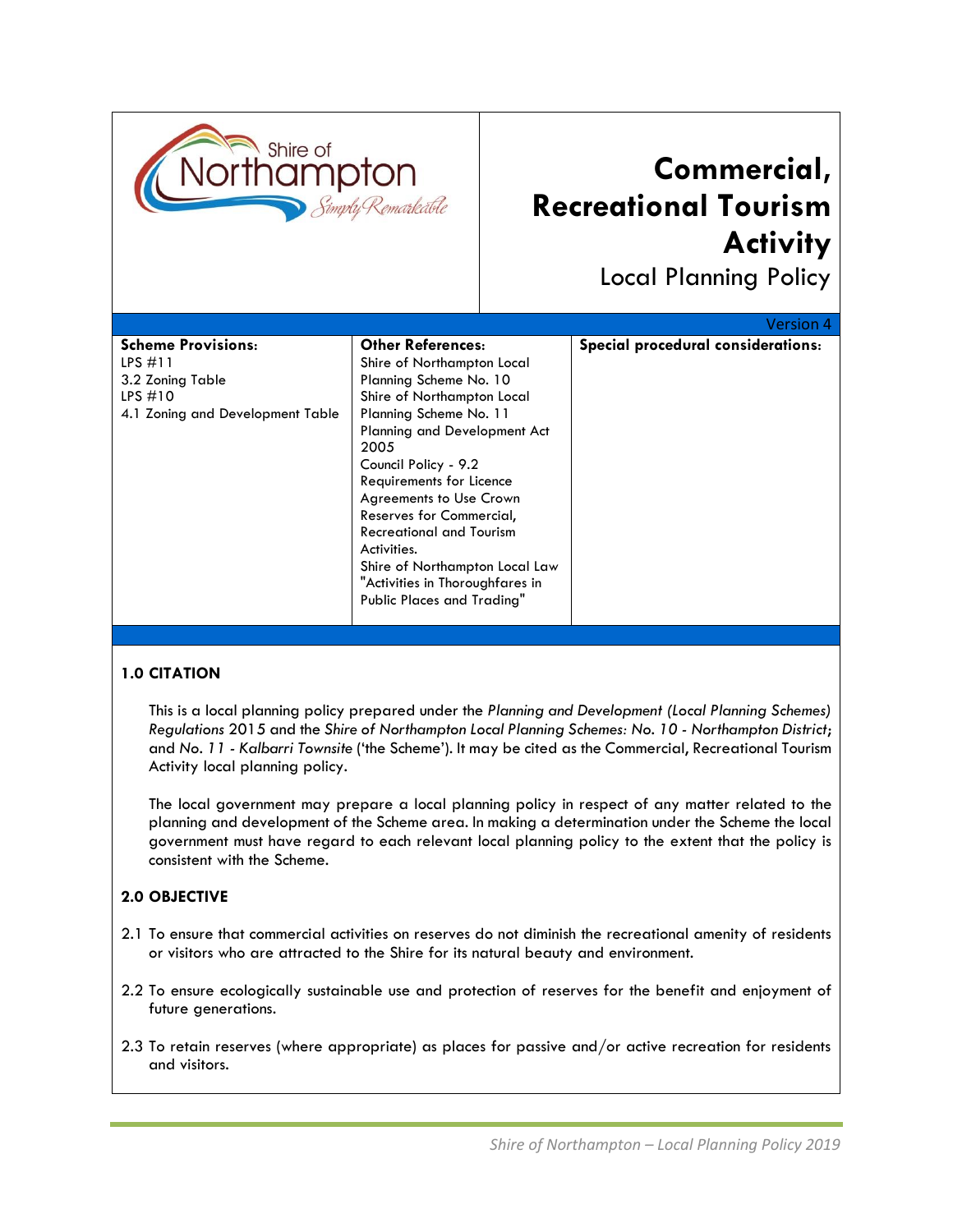- 2.4 To regulate the level and intensity of commercial activities on reserves necessary to ensure that it does not destroy the value and nature of the activity and the resource on which it is based.
- 2.5 To enable appropriate (limited) opportunities for commercial tourism operators to provide services and facilities to the public to enhance their visit to the Shire.
- 2.6 To provide criteria for assessing and determining applications.

# **3.0 POLICY STATEMENT**

#### **3.1 Background**

- 3.1.1 Local Planning Schemes require that development approval from Council is required PRIOR to the use or commencement or carrying out of development on reserved land within the Shire.
- 3.1.2 Under the "Activities in Thoroughfares in Public Places and Trading Local Law" approval from Council is required to sell or hire goods and services from reserves and foreshore areas within the jurisdiction of the Shire.
- 3.1.3 Council has a responsibility to manage the lands entrusted to it for their intrinsic values and for the appreciation and benefit of present and future generations. In doing so, Council recognises that the Shire has a beautiful and diverse natural environment which provides recreational, aesthetic and spiritual as well as material benefits for both residents and visitors alike.
- 3.1.4 It is recognised that reserves have the capacity to satisfy an important portion of the public demand for outdoor recreation and tourism, and in so doing contribute significantly to the social, physical and economic well-being of the Shire.
- 3.1.5 With public demand for beaches/rivers and reserves rapidly increasing, Council must take every care to protect them and the safety and comfort of people who use them.

# **3.2 APPLICATION OF POLICY**

- 3.2.1 This policy applies to all 'recreational' Crown reserves and immediate ocean/river foreshore and beach areas within the Shire including Unallocated Crown Land (UCL).
- 3.2.2 A 'recreational' reserve, for the purposes of this Policy, are deemed to be those reserves or UCL areas within the Shire that are predominantly used, or intended to be used for recreation purposes.
- 3.2.3 The main areas the policy applies to are those commercial tourism operations which received a commercial gain or reward from the use of the reserve or UCL. Examples include guided tours/safaris, active recreational pursuits (sandboarding, off-road vehicles, cycling, horse riding etc.) or the use of reserves or UCL for a hire site (boat, surfboard, snorkel equipment etc.).
- 3.2.4 Activities are not limited to those taking place wholly on the reserve or UCL but also include activities that involve crossing the reserve or UCL, or transferring people or items on, off or over the reserve or UCL. This includes the embarking or disembarking of people/items from or to water based activities adjoining the reserve or UCL (eg. tour boats, canoeing, river cruises etc.).
- 3.2.5 Scenic tours that simply traverse a reserve or UCL as part of a longer journey or passive recreational activities are generally exempt from this policy.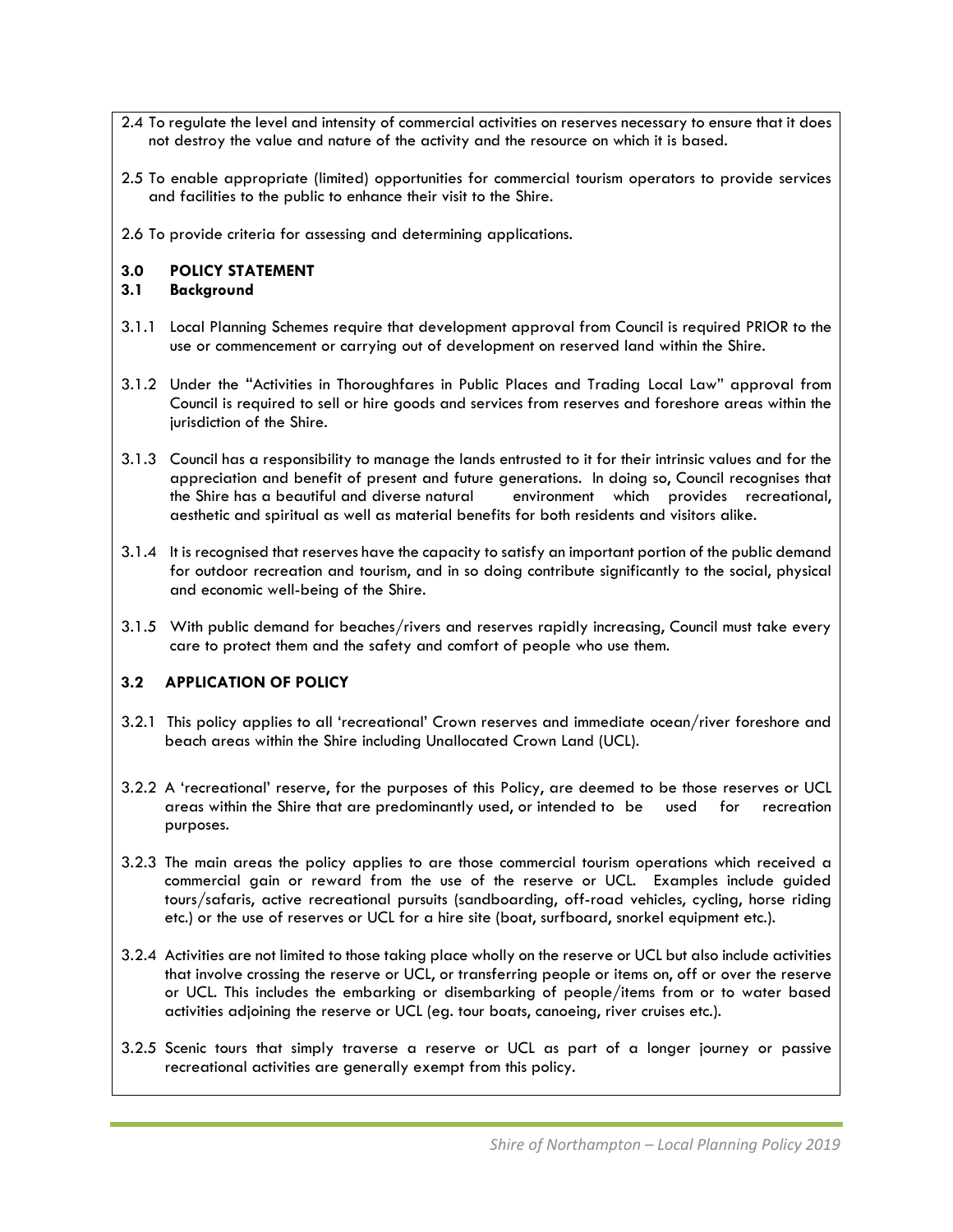3.2.6 Uses that require exclusive use of the reserve and permanent infrastructure should apply for a lease (should the local government have power to lease).

# **3.3 MATTERS TO BE CONSIDERED IN ASSESSING & DETERMINING APPLICATIONS 3.3.1 General**

- 3.3.1.1 The natural systems should be able to sustain the form of recreation or activity which is proposed.
- 3.3.1.2 The activity should be compatible with the vesting purpose of the land and with the preservation values of the land, eg. they do not impinge upon rare or fragile ecosystems or impair key features of the landscape, or increase visitor pressure on land to an unacceptable level and do not detract from the reasonable enjoyment of the land by the public.
- 3.3.1.3 Generally the widest range of activities consistent with the reserve purpose should be allowed. Uses that impair other forms of use to an unreasonable extent or place the safety of others in jeopardy should be controlled or eliminated. In certain instances, for safety reasons, priority use may be allocated to specialised recreation activities at sites that are uniquely suited to those activities (eg. jet ski hire).
- 3.3.1.4 Sites that are likely to suffer environmental/stability problems from increased human activity or have a high conservation value will be excluded.
- 3.3.1.5 The Shire will endeavour within the resources available to it to provide an appropriate level of supervision of activities on the reserve or UCL. This is particularly important where natural and cultural values may be impaired. If this cannot be done, the activity should where practicable be restricted, relocated or eliminated.
- 3.3.1.6 The activity should enhance the appropriate use of, enjoyment, understanding and appreciation of the land.
- 3.3.1.7 The activity should meet all statutory and industry requirements relevant to the operation including compliance with statutory local planning requirements (ie. zoning provisions, development control, Scheme purposes and objectives) and any relevant strategic planning report recommendations.
- 3.3.1.8 If an application is received for an existing activity by a previous Agreement holder of that activity and on the same site, Council will give preference to the previous Agreement holder where no recorded breach of any condition has been noted by Council.

# **3.3.2 Land-Based Activities**

- 3.3.2.1 If Council's roads, carparks or dual use paths are to be used, then the activity will be assessed in terms of whether it will create a danger to other users of the accessway/areas or will create an obstruction to traffic movement or will result in a major loss of carparking spaces.
- 3.3.2.2 Where appropriate, activities should be located adjacent to constructed public car parking areas and public conveniences (within 100 metres). The applicant may be required to contribute towards the construction of the public facilities. Approved applications may be required to contribute towards the upkeep of the local public infrastructure and facilities if considered necessary as a consequence of that activity.
- 3.3.2.3 If the beach is to be used then the activity must be determined as compatible with the beach environment.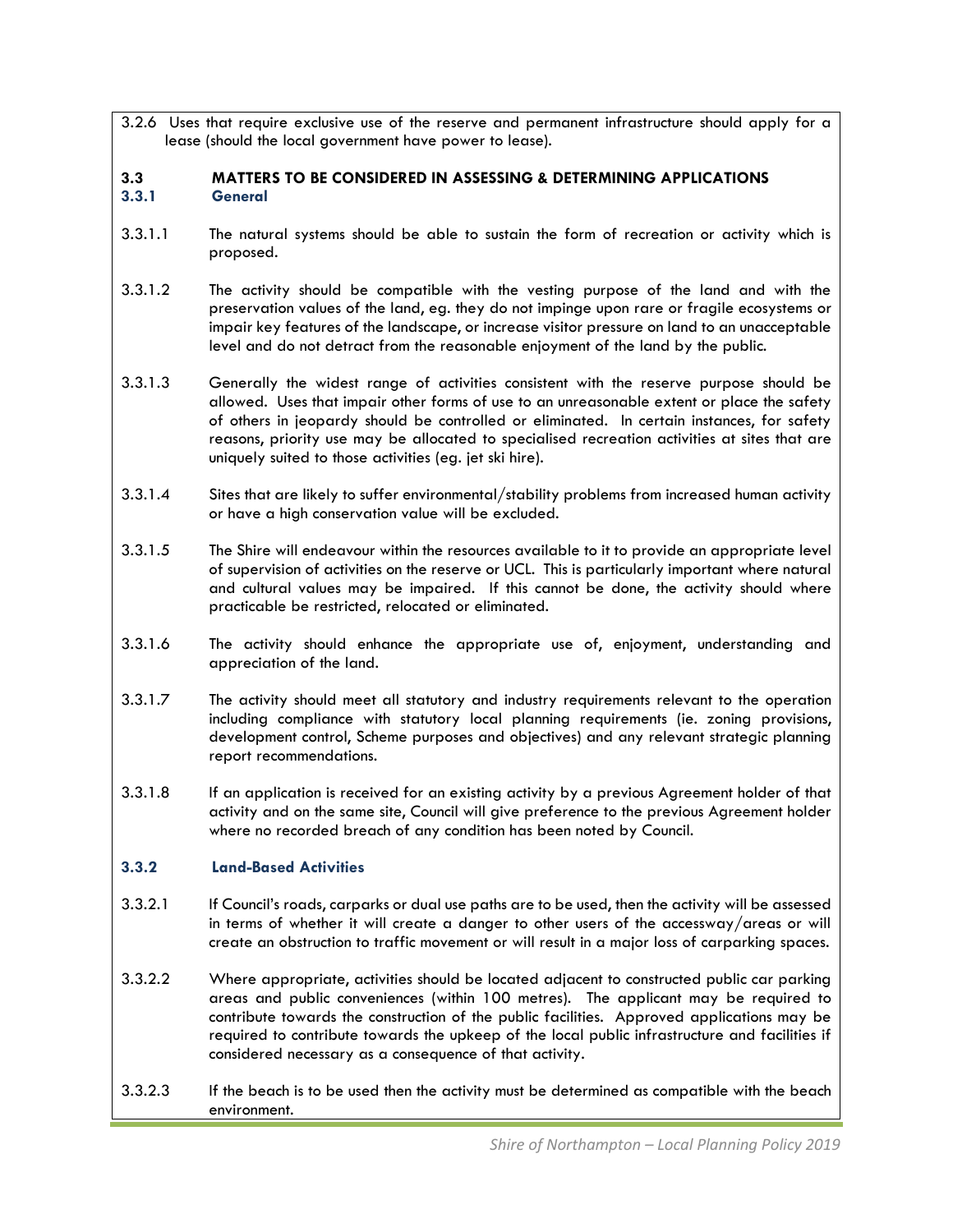- 3.3.2.4 Hire sites adjacent to foreshore areas must be related to the hire of beach-related equipment. A range of complementary operations may be permitted in the same vicinity if there are sufficient facilities and impacts are minor.
- 3.3.2.5 Beach site activities are not to damage, or lead to degradation of, coastal or other natural environment. All applications for beach sites are to be assessed to ensure that community demands outweigh commercial demands. Passive and informal recreation use of the beach will be the dominant use.
- 3.3.2.6 All activities are to demonstrate that they will not create a public nuisance to adjacent residential areas in context of noise, traffic, etc. and not create a conflict with the main beachgoers.

#### **3.3.3 Water-Based Activities**

- 3.3.3.1 Permission will be given to the use of the beach area for guided tours/hiring of water based equipment, provided the applicant is prepared to comply with the terms of any licence of the relevant authority of the water body.
- 3.3.3.2 The activities are not to dominate the main informal water-based activity, conflict with the designated water based activity or create a public danger.
- 3.3.3.3 All activities must be located adjacent to constructed public carpark areas and public conveniences.
- 3.3.3.4 The activity is not to damage, or lead to the degradation of, the coastal or marine environment.
- 3.3.3.5 All activities are not to create a public nuisance to nearby residents, or affect residential amenity and is not to create public nuisance to other regular water-based activities.
- 3.3.3.6 In the case of jet ski hire activity and other motorised craft, signage shall give adequate notice of warning that the particular area is not suitable for informal recreation use.

#### **3.3.4 Information from the Applicant**

In assessing and determining applications, Council will be guided by the following selection criteria:

- (a) Demonstrated successful experience in the activity to a high professional standard;
- (b) Demonstrated history and experience or environmentally acceptable operations;
- (c) Demonstrated appropriate level of knowledge and understanding of local conditions, natural and cultural history, ecological process and possible constraints;
- (d) Demonstrated experience in meeting Agreement conditions, including the prompt payment of fees;
- (e) Demonstrated ability to provide appropriate safety requirements and duty of care responsibilities;
- (f) Demonstrated capability to promote interpretive and educational information that ensures clients are receiving instructions in minimal impact techniques, environmental protection and ethics of appropriate behaviour; and
- (g) Demonstrated \$20 million public liability insurance cover.
- (h) Public liability insurance cover must be held in Australia.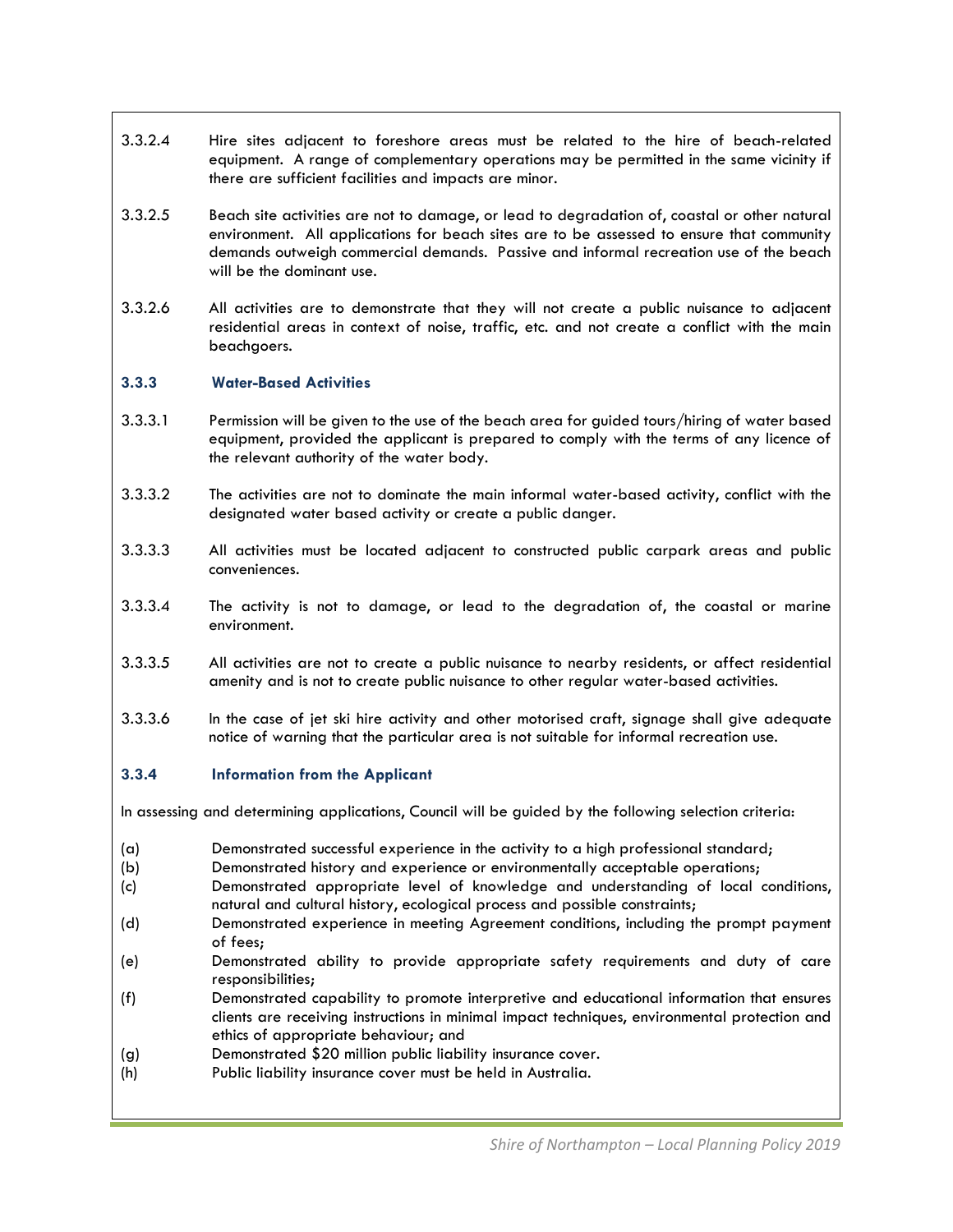# **3.4 SPECIFIC RESTRICTIONS**

#### *3.4.1 Signage & Structures*

- 3.4.1.1 Council may permit the use of a maximum of 1 temporary sandwich board sign or similar in the immediate vicinity of an approved activity/hire site for the purposes of marking the location of the activity. All other advertising signs are subject to a separate application for development approval in accordance with the Local Planning Scheme.
- 3.4.1.2 The use of bunting, fencing, sheds or other similar structures for activities is generally not supported.

# **3.4.2 Activities & Locations**

- 3.4.2.1 Based on experience of the impacts of previous/similar activities (within or outside the Shire), the fragile nature of certain areas, and/or the dominant public use of certain areas, Council is of the view that certain activities should not be supported in certain areas and also that a restriction on the number of certain activities in certain areas should be prescribed.
- 3.4.2.2 These restrictions are attached to this policy and are based on knowledge and experience at this time and may be amended from time to time by Council as further knowledge and experience is accumulated.

# **3.5 APPLICATIONS FOR APPROVAL**

- 3.5.1 All applications shall be in writing on the form prescribed in the Local Planning Scheme and are to be accompanied by the appropriate application fee.
- 3.5.2 Applicants should address the criteria as outlined in Clause 4.4 and provide Council with the following information:
	- (a) Previous relevant experience of the applicant(s);
	- (b) Full details of type of service to be operated;
	- (c) Preferred location of operation (with alternatives);
	- (d) Diagram of layout of service when in operation showing location of equipment, trailers, signs, operators table etc;
	- (e) Hours and dates of operation;
	- (f) Method of operation, eg. hourly hire, 15 minute rides, day trips, and proposed charges to clients;
	- (g) Type and numbers of equipment to be hired/used including details of make, age, special features etc;
	- (h) All of the intended safety measures ie. marker buoys, rescue boats, sign etc;

(i) A cover note or similar statement from an insurance company indicating a willingness to promote insurance coverage (minimum \$20 million public liability coverage required);

- (j) Any on-site storage requirements (if permitted);
- (k) Intended signage (may require Council's additional separate approval); and
- (l) Any additional information specific to the individual service to be provided.

#### **3.6 PROCESSING OF APPLICATIONS**

3.6.1 Where the land is NOT under the care, control and management of the local government, the consent of the owner (ie. the crown via the Department of Planning Lands and Heritage - State Lands) is required to process the application.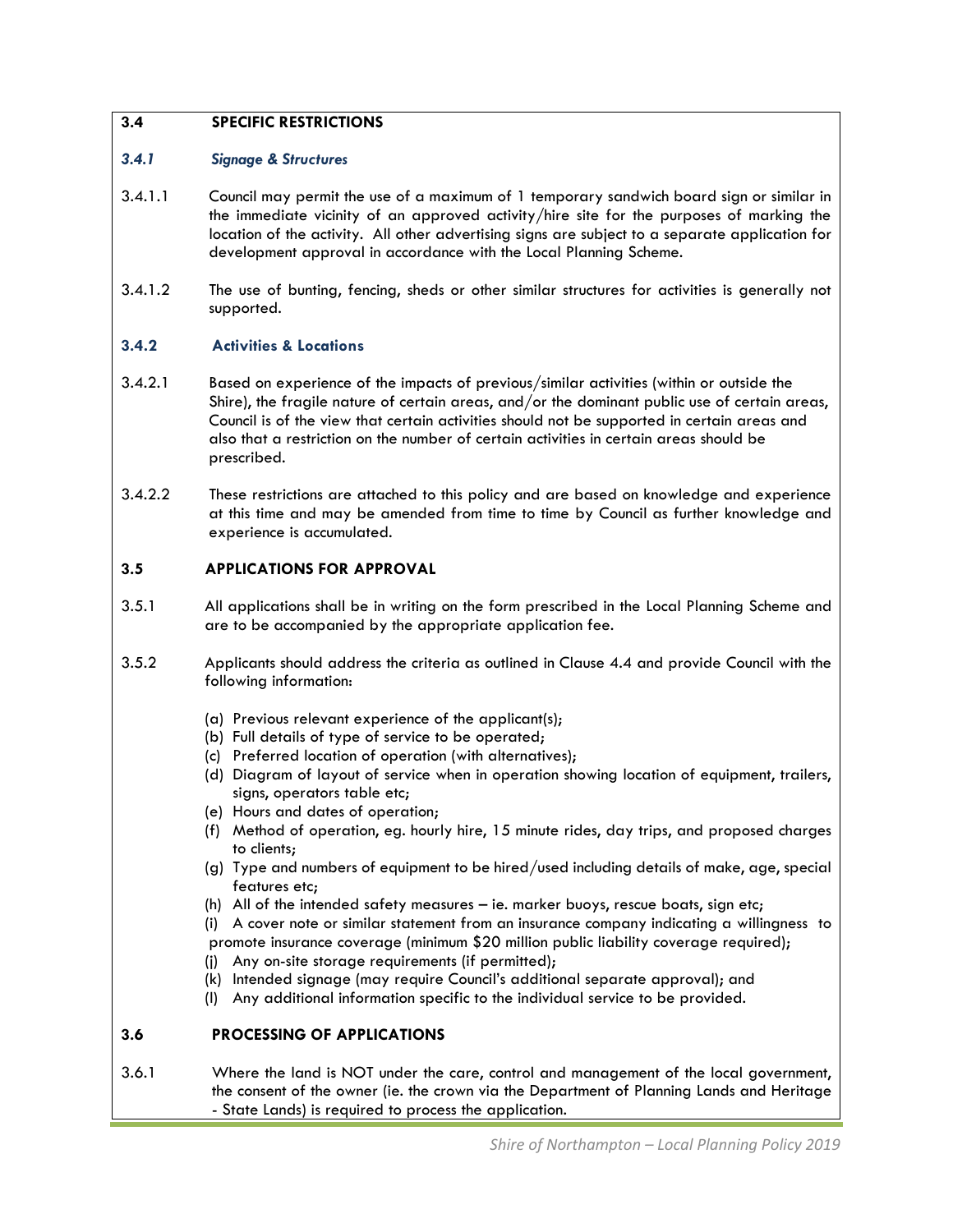- 3.6.2 All applications will be advertised in accordance with the 'Deemed Provisions' of the *Planning and Development (Local Planning Schemes) Regulations* 2015 prior to final determination by Council.
- 3.6.3 Applications will be referred to any relevant statutory authorities as determined by Council.
- 3.6.4 All applications will be considered with respect to the matters as are relevant to the site and the proposed activity.
- 3.6.5 Successful applicants will be advised in writing that prior to commencement of the activity, they must enter into an Agreement with Council and pay the relevant costs.
- **3.7 FEES** (GST inclusive)

# **3.7.1 Application for Development Approval**

3.7.1.1 New applications - \$747 (comprising \$147 plus Level D consultation fees of \$600)

Renewal applications (for existing approved operators) with no modifications - \$447 (comprising \$147 plus Level C consultation fees of \$300)

3.7.1.2 This fee excludes advertising costs (eg. advert in newspaper, sign on site etc.) which are charged separately.

| <b>4.0 RESPONSIBILITY</b> | Register.            | The Chief Executive Officer as per the Delegations Policy and |               |
|---------------------------|----------------------|---------------------------------------------------------------|---------------|
| <b>5.0 ADOPTION</b>       | <b>First Drafted</b> | 22 October 2004                                               |               |
|                           | First Adopted        | 17 December 2004                                              | Minute 12.9.3 |
|                           | Last Modified        | 19 October 2012                                               |               |
|                           | Last Adopted         | 19 December 2012                                              | Minute 12.8.2 |
|                           | V2 16 June 2014      | Advertising<br>Final<br>Adoption                              | Minute 6.8.1  |
|                           | V3 15 June 2018      | Final<br>Advertising<br>Adoption                              | Minute 6.9.1  |
|                           | V4 19 July 2019      | Update Attachment 1                                           | Minute 7.10.3 |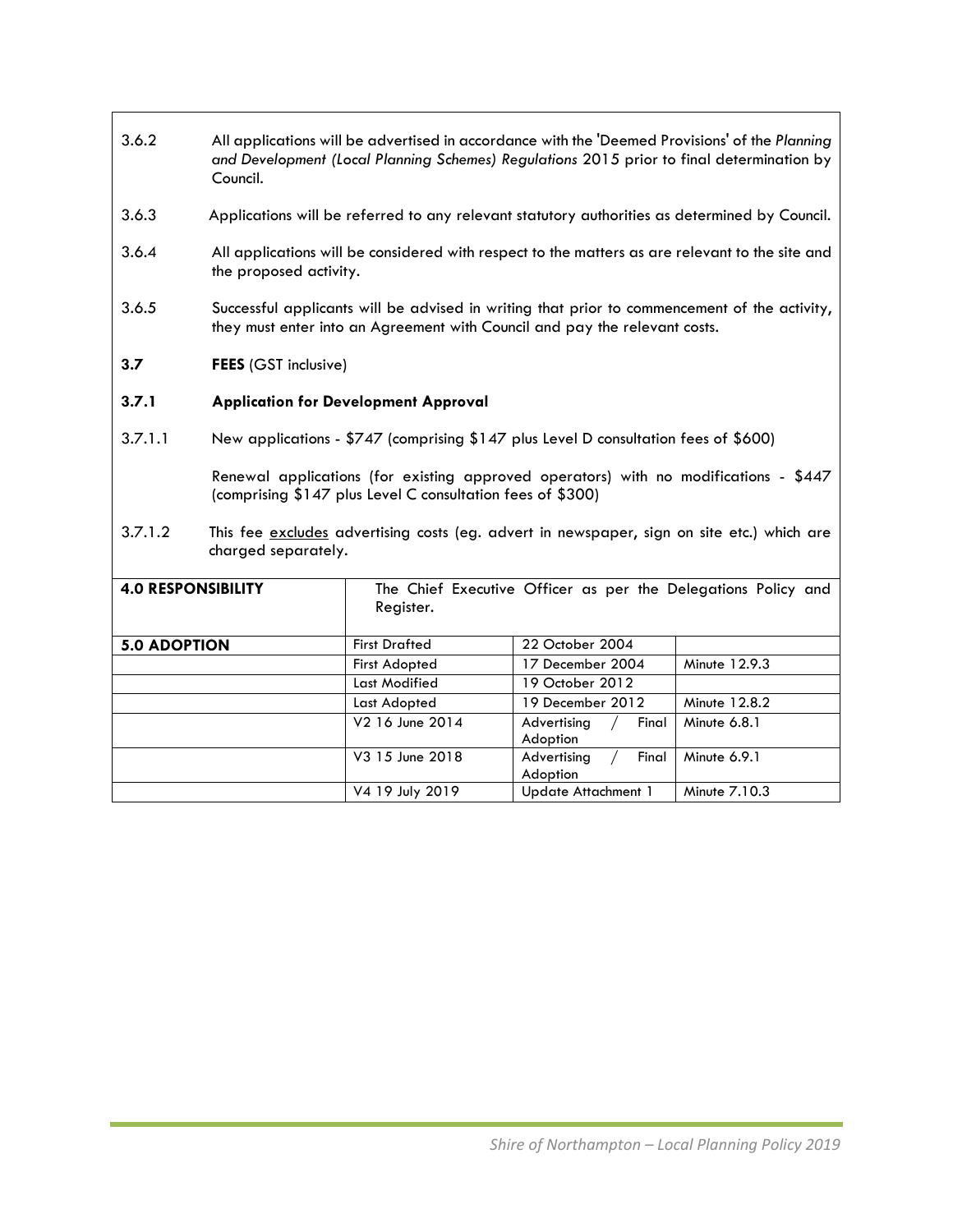

# **(Attachment 1) SPECIFIC LOCATION & ACTIVITY RESTRICTIONS**

| Location                                                                                                | <b>Restriction</b>                                                                                                                                                                                                                                                                                                                                                                                                               |
|---------------------------------------------------------------------------------------------------------|----------------------------------------------------------------------------------------------------------------------------------------------------------------------------------------------------------------------------------------------------------------------------------------------------------------------------------------------------------------------------------------------------------------------------------|
| Reserve 25307<br>"Chinaman's Beach"<br>Kalbarri                                                         | NO commercial recreational tourism activity PERMITTED.                                                                                                                                                                                                                                                                                                                                                                           |
| Reserve 12996, 25307 & 26591<br>"Murchison River Foreshore"<br>Kalbarri                                 | Jet Skis & Houseboats are NOT PERMITTED.<br>No further approvals will be issued other than for the following:<br>BBQ Pontoon Hire - 1 Agreement (maximum 2 pontoons);<br>$\bullet$<br>and<br>River Boat Cruise - maximum of 2 boats; (Current<br>Agreement is one boat $-35$ passengers & 2 crew)                                                                                                                                |
| Reserve 12996 & 26591<br>"Paradise Flats"<br>Kalbarri                                                   | No further approvals will be issued other than for the following:<br>Horse Riding Tours - 1 Agreement (maximum of 45 horses);<br>(Current agreement is 18 horses including staff horses)<br>4 Wheel Bike Tours - 1 Agreement (maximum of 7 bikes);<br>Canoe Safaris - 1 Agreement (maximum of 14 canoes).<br>Including 1x guided vessel and 3x 4wd trucks and 2 x<br>trailers<br>Land-based fishing tours - no current Agreement |
| Reserve 12996 South (from Nanny<br>Goat Well to Murchison House<br>Station)                             | Canoe Tours - 1 Agreement 6 three seater canoes, 2x 4wd<br>$\bullet$<br>and 1x trailer                                                                                                                                                                                                                                                                                                                                           |
| Reserve 12996 (North) - the area<br>of land immediately adjacent to<br>and north of the Murchison River | Skydive Kalbarri - no current Agreement.<br>$\bullet$<br>Wilderness Canoe - 1 Agreement (emergency access track<br>only). 6 three seater canoes, 2x 4wd and 1x trailer                                                                                                                                                                                                                                                           |
| Reserve 25307 "Sally's Tree<br>carpark" and "Northern carpark"<br>& 34550 Red Bluff Road, Kalbarri      | Coffee Van - 1x Itinerant Food Van                                                                                                                                                                                                                                                                                                                                                                                               |